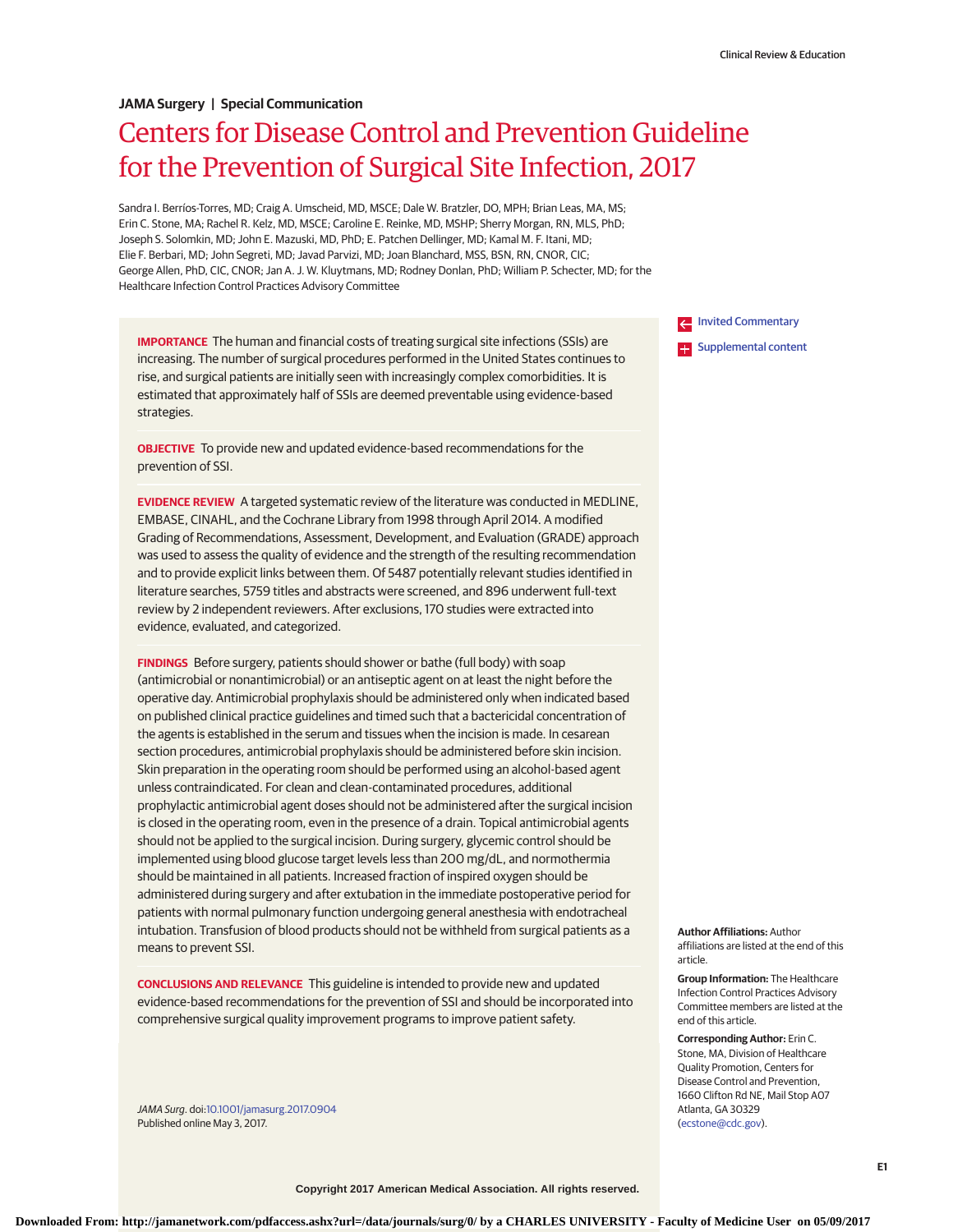

CDC indicates Centers for Disease Control and Prevention; GRADE, Grading of Recommendations, Assessment, Development, and Evaluation; RCTs, randomized controlled trials; SRs, expand; and SSI, surgical site infection.

urgical site infections (SSIs) are infections of the incision or organ or space that occur after surgery.<sup>1</sup> Surgical patients initially seen with more complex comorbidities<sup>2</sup> and the emergence of antimicrobial-resistant pathogens increase the cost and challenge of treating SSIs. $3-5$  The prevention of SSI is increasingly important as the number of surgical procedures performed in the United States continues to rise.<sup>6,7</sup> Public reporting of process, outcome, and other quality improvement measures is now required, 8,9 and reimbursements<sup>10</sup> for treating SSIs are being reduced or denied. It has been estimated that approximately half of SSIs are preventable by application of evidence-based strategies.<sup>11</sup>

# Methods

This guideline focuses on select areas for the prevention of SSI deemed important to undergo evidence assessment for the advancement of the field. These areas of focus were informed by feedback received from clinical experts and input from the Healthcare Infection Control Practices Advisory Committee (HICPAC), a federal advisory committee to the Centers for Disease Control and Prevention (CDC). This guideline was a systematic review of the literature. No institutional review board approval or participant informed consent was necessary.

This guideline's recommendations were developed based on a targeted systematic review of the best available evidence on SSI prevention conducted in MEDLINE, EMBASE, CINAHL, and the Cochrane Library from 1998 through April 2014. To provide explicit links between the evidence and recommendations, a modified Grading of Recommendations, Assessment, Development, and Evaluation (GRADE) approach was used for evaluating the quality of evidence and determining the strength of recommendations.<sup>12-15</sup> The methods and structure of this guideline were adopted in 2009 by CDC and HICPAC.<sup>16,17</sup> The present guideline does not reevaluate several strong recommendations offered by CDC's 1999 Guideline for Prevention of Surgical Site Infection<sup>18</sup> that are now considered to be accepted practice for the prevention of SSI. These recommendations are found in eAppendix 1 of the [Supplement.](http://jama.jamanetwork.com/article.aspx?doi=10.1001/jamasurg.2017.0904&utm_campaign=articlePDF%26utm_medium=articlePDFlink%26utm_source=articlePDF%26utm_content=jamasurg.2017.0904) A detailed description of the Guideline Questions, Scope and Purpose, and Methods, as well as the Evidence Summaries supporting the evidence-based recommendations, can also be found in eAppendix 1 of the [Supplement.](http://jama.jamanetwork.com/article.aspx?doi=10.1001/jamasurg.2017.0904&utm_campaign=articlePDF%26utm_medium=articlePDFlink%26utm_source=articlePDF%26utm_content=jamasurg.2017.0904)

The detailed literature search strategies,GRADE Tables, and Evidence Tables supporting each section can be found in eAppendix 2 of the [Supplement.](http://jama.jamanetwork.com/article.aspx?doi=10.1001/jamasurg.2017.0904&utm_campaign=articlePDF%26utm_medium=articlePDFlink%26utm_source=articlePDF%26utm_content=jamasurg.2017.0904) Results of the entire study selection process are shown in the Figure. Of 5487 potentially relevant studies identified in literature searches, 5759 titles and abstracts were screened, and 896 underwent full-text review by 2 independent reviewers.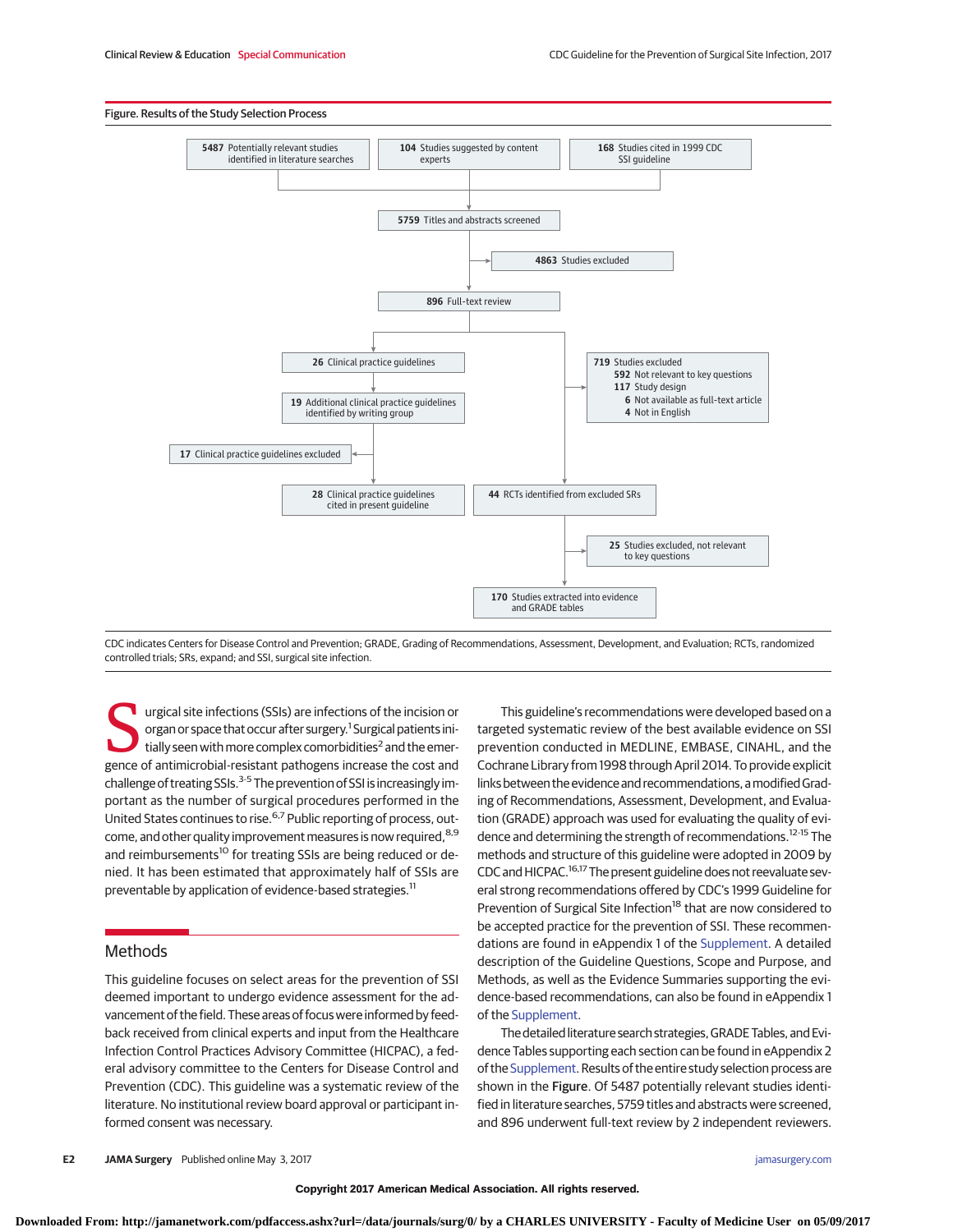Full-text articles were excluded if: 1) SSI was not reported as an outcome; 2) all patients included had "dirty" surgical procedures (except for Q2 addressing the use of aqueous iodophor irrigation); 3) the study only included oral or dental health procedures; 4) the surgical procedures did not include primary closure of the incision in the operating room (eg, orthopedic pin sites, thoracotomies, or percutaneousendoscopic gastrostomy [PEG] procedures, orwounds healing by secondary intention); or 5) the study evaluated wound protectors used postincision. Evidence-based recommendations in this guideline were cross-checked with those from other guidelines identified in a systematic search.

CDC completed a draft of the guideline and shared it with the expert panel for in-depth review and then with HICPAC and members of the public at committee meetings (June 2010 to July 2015). CDC posted notice in the Federal Register for the following 2 periods of public comment: from January 29 to February 28, 2014, and from April 8 to May 8, 2014. Comments were aggregated and reviewed with the writing group and at another HICPAC meeting. Based on the comments received, the literature search was updated, and new data were incorporated into a revised draft. Further input was provided by HICPAC during a public teleconference in May 2015. FinalHICPAC inputwas providedviaavote bymajority rule in July 2015. After final HICPAC input, CDC updated the draft document and obtained final CDC clearance and coauthor approval.

# Recommendation Categories

Recommendations were categorized using the following standard system that reflects the level of supporting evidence or regulations:

- Category IA: A strong recommendation supported by high tomoderate–quality evidence suggesting net clinical benefits or harms.
- Category IB: A strong recommendation supported by low-quality evidence suggesting net clinical benefits or harms or an accepted practice (eg, aseptic technique) supported by low to very low– quality evidence.
- Category IC: A strong recommendation required by state or federal regulation.
- Category II: A weak recommendation supported by any quality evidence suggesting a trade-off between clinical benefits and harms.
- No recommendation/unresolved issue: An issue for which there is low to very low–quality evidence with uncertain trade-offs between the benefits and harms or no published evidence on outcomes deemed critical to weighing the risks and benefits of a given intervention.

# Recommendations

#### Core Section

In 2006, approximately 80 million surgical procedures were performed in the United States at inpatient hospitals (46 million)<sup>7</sup> and ambulatory hospital-affiliated or freestanding (32 million) settings.<sup>6</sup> Between 2006 and 2009, SSIs complicated approximately 1.9% of surgical procedures in the United States.<sup>19</sup> However, the number of SSIs is likely to be underestimated given that approximately 50% of SSIs become evident after discharge.<sup>20</sup> Estimated mean attributable costs of SSIs range from \$10 443 in 2005 US dollars to \$25 546 in 2002 US dollars per infection.<sup>3-5,11</sup> Costs can exceed \$90 000 per infection when the SSI involves a prosthetic joint implant<sup>21,22</sup> or an antimicrobial-resistant organism.<sup>23</sup> The Core Section of this guideline (eAppendix 1 of the [Supplement\)](http://jama.jamanetwork.com/article.aspx?doi=10.1001/jamasurg.2017.0904&utm_campaign=articlePDF%26utm_medium=articlePDFlink%26utm_source=articlePDF%26utm_content=jamasurg.2017.0904) includes recommendations for the prevention of SSI that are generalizable across surgical procedures, with some exceptions as mentioned below.

### Parenteral Antimicrobial Prophylaxis

1A.1. Administer preoperative antimicrobial agents only when indicated based on published clinical practice guidelines and timed such that a bactericidal concentration of the agents is established in the serum and tissues when the incision is made. (Category IB–strong recommendation; accepted practice.)

1A.2. No further refinement of timing can be made for preoperative antimicrobial agents based on clinical outcomes. (No recommendation/unresolved issue.)

1B. Administer the appropriate parenteral prophylactic antimicrobial agents before skin incision in all cesarean section procedures. (Category IA–strong recommendation; high-quality evidence.)

1C. The literature search did not identify randomized controlled trials that evaluated the benefits and harms of weight-adjusted parenteral antimicrobial prophylaxis dosing and its effect on the risk of SSI.Other organizations havemade recommendations based on observational and pharmacokinetic data, and a summary of these recommendations can be found in the Other Guidelines section of the narrative summary for this question (eAppendix 1 of the [Supple](http://jama.jamanetwork.com/article.aspx?doi=10.1001/jamasurg.2017.0904&utm_campaign=articlePDF%26utm_medium=articlePDFlink%26utm_source=articlePDF%26utm_content=jamasurg.2017.0904)[ment\)](http://jama.jamanetwork.com/article.aspx?doi=10.1001/jamasurg.2017.0904&utm_campaign=articlePDF%26utm_medium=articlePDFlink%26utm_source=articlePDF%26utm_content=jamasurg.2017.0904). (No recommendation/unresolved issue.)

1D. The search did not identify sufficient randomized controlled trial evidence to evaluate the benefits and harms of intraoperative redosing of parenteral prophylactic antimicrobial agents for the prevention of SSI. Other organizations have made recommendations based on observational and pharmacokinetic data, and a summary of these recommendations can be found in the Other Guidelines section of the narrative summary for this question (eAppendix 1 of the [Supplement\)](http://jama.jamanetwork.com/article.aspx?doi=10.1001/jamasurg.2017.0904&utm_campaign=articlePDF%26utm_medium=articlePDFlink%26utm_source=articlePDF%26utm_content=jamasurg.2017.0904). (No recommendation/unresolved issue.)

1E. In clean and clean-contaminated procedures, do not administer additional prophylactic antimicrobial agent doses after the surgical incision is closed in the operating room, even in the presence of a drain. (Category IA–strong recommendation; high-quality evidence.)

#### Nonparenteral Antimicrobial Prophylaxis

2A.1. Randomized controlled trial evidence suggested uncertain trade-offs between the benefits and harms regarding intraoperative antimicrobial irrigation (eg, intra-abdominal, deep, or subcutaneous tissues) for the prevention of SSI. Other organizations have made recommendations based on the existing evidence, and a summary of these recommendations can be found in the Other Guidelines section of the narrative summary for this question (eAppendix 1 of the [Supplement\)](http://jama.jamanetwork.com/article.aspx?doi=10.1001/jamasurg.2017.0904&utm_campaign=articlePDF%26utm_medium=articlePDFlink%26utm_source=articlePDF%26utm_content=jamasurg.2017.0904). (No recommendation/unresolved issue.)

2A.2. The search did not identify randomized controlled trials that evaluated soaking prosthetic devices in antimicrobial solutions before implantation for the prevention of SSI. (No recommendation/ unresolved issue.)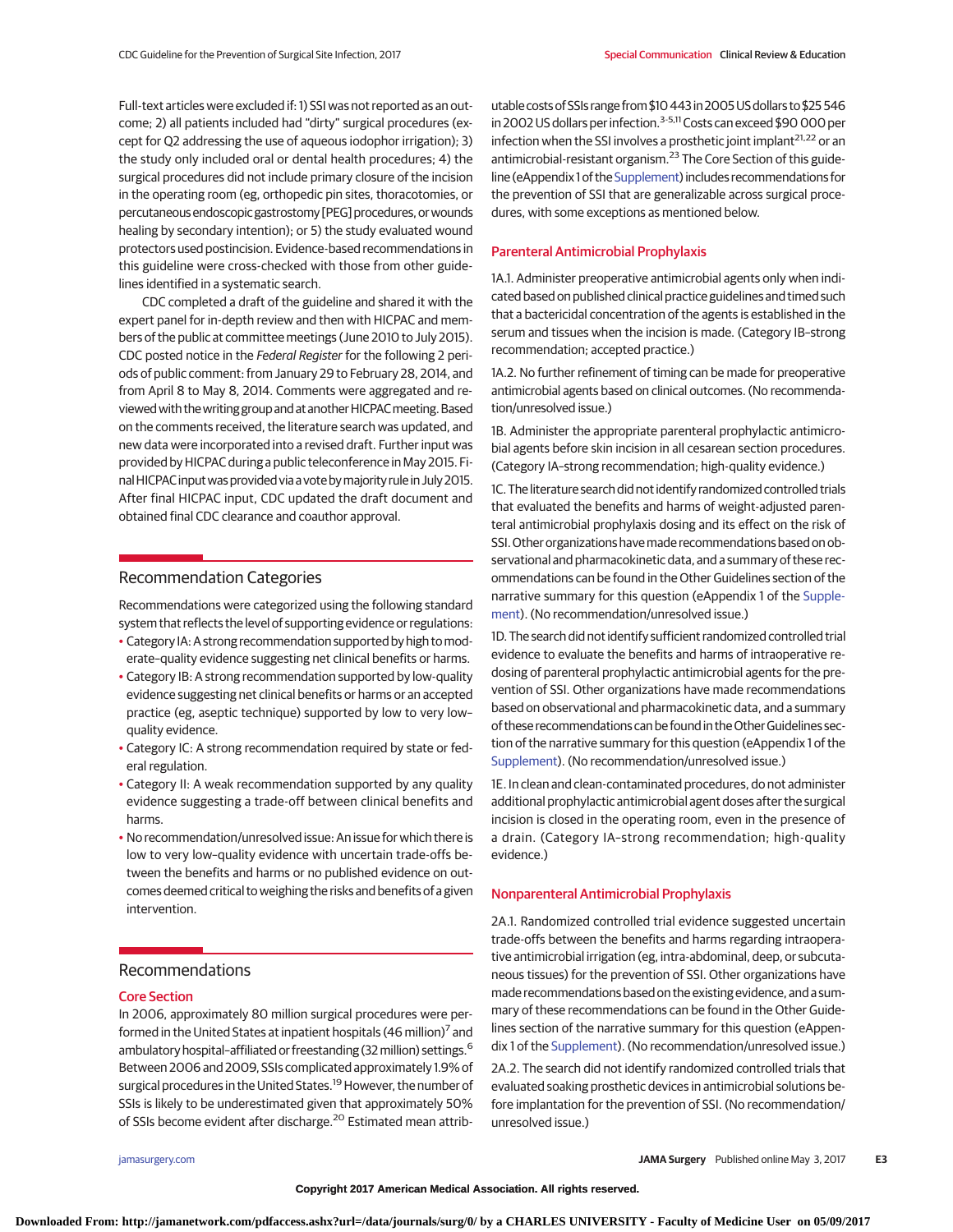2B.1. Do not apply antimicrobial agents (ie, ointments, solutions, or powders) to the surgical incision for the prevention of SSI. (Category IB–strong recommendation; low-quality evidence.)

2B.2. Application of autologous platelet-rich plasma is not necessary for the prevention of SSI. (Category II–weak recommendation; moderate-quality evidence suggesting a trade-off between clinical benefits and harms.)

2C. Consider the use of triclosan-coated sutures for the prevention of SSI. (Category II–weak recommendation; moderate-quality evidence suggesting a trade-off between clinical benefits and harms.)

2D. Randomized controlled trialevidence suggested uncertain tradeoffs between the benefits and harms regarding antimicrobial dressings applied to surgical incisions after primary closure in the operating room for the prevention of SSI. (No recommendation/ unresolved issue.)

### Glycemic Control

3A.1. Implement perioperative glycemic control and use blood glucose target levels less than 200 mg/dL in patients with and without diabetes. (Category IA–strong recommendation; high to moderate–quality evidence.)

3A.2. The search did not identify randomized controlled trials that evaluated lower (<200mg/dL) or narrower blood glucose target levels than recommended in this guideline nor the optimal timing, duration, or delivery method of perioperative glycemic control for the prevention of SSI. Other organizations have made recommendations based on observational evidence, and a summary of these recommendations can be found in the Other Guidelines section of the narrative summary for this question (eAppendix 1 of the [Supple](http://jama.jamanetwork.com/article.aspx?doi=10.1001/jamasurg.2017.0904&utm_campaign=articlePDF%26utm_medium=articlePDFlink%26utm_source=articlePDF%26utm_content=jamasurg.2017.0904)[ment\)](http://jama.jamanetwork.com/article.aspx?doi=10.1001/jamasurg.2017.0904&utm_campaign=articlePDF%26utm_medium=articlePDFlink%26utm_source=articlePDF%26utm_content=jamasurg.2017.0904). (No recommendation/unresolved issue.)

3B. The search did not identify randomized controlled trials that evaluated the optimal hemoglobin A1C target levels for the prevention of SSI in patients with and without diabetes. (No recommendation/unresolved issue.)

# Normothermia

- 1. Maintain perioperative normothermia. (Category IA–strong recommendation; high to moderate–quality evidence.)
- 2. The search did not identify randomized controlled trials that evaluated strategies to achieve and maintain normothermia, the lower limit of normothermia, or the optimal timing and duration of normothermia for the prevention of SSI. Other organizations have made recommendations based on observational evidence, and a summary of these recommendations can be found in the Other Guidelines section of the narrative summary for this question (eAppendix 1 of th[eSupplement\)](http://jama.jamanetwork.com/article.aspx?doi=10.1001/jamasurg.2017.0904&utm_campaign=articlePDF%26utm_medium=articlePDFlink%26utm_source=articlePDF%26utm_content=jamasurg.2017.0904). (No recommendation/ unresolved issue.)

#### **Oxygenation**

6A. Randomized controlled trialevidence suggested uncertain tradeoffs between the benefits and harms regarding the administration of increased fraction of inspired oxygen (FIO<sub>2</sub>) via endotracheal intubation during only the intraoperative period in patients with normal pulmonary function undergoing general anesthesia for the prevention of SSI. (No recommendation/unresolved issue.)

6B. For patients with normal pulmonary function undergoing general anesthesia with endotracheal intubation, administer increased  $F1O<sub>2</sub>$  during surgery and after extubation in the immediate postoperative period. To optimize tissue oxygen delivery, maintain perioperative normothermia and adequate volume replacement. (Category IA–strong recommendation; moderate-quality evidence.)

6C. Randomized controlled trialevidence suggested uncertain tradeoffs between the benefits and harms regarding the administration of increased FIO<sub>2</sub> via face mask during the perioperative period in patients with normal pulmonary function undergoing general anesthesia withoutendotracheal intubation or neuraxial anesthesia (ie, spinal, epidural, or local nerve blocks) for the prevention of SSI. (No recommendation/unresolved issue.)

6D. Randomized controlled trial evidence suggested uncertain trade-offs between the benefits and harms regarding the administration of increased FIO<sub>2</sub> via face mask or nasal cannula during only the postoperative period in patients with normal pulmonary function for the prevention of SSI. (No recommendation/ unresolved issue.)

The search did not identify randomized controlled trials that evaluated the optimal target level, duration, and delivery method of FIO<sub>2</sub> for the prevention of SSI. Other organizations have made recommendations based on observational studies, and a summary of these recommendations can be found in the Other Guidelines section of the narrative summary for this question (eAppendix 1 of the [Supple](http://jama.jamanetwork.com/article.aspx?doi=10.1001/jamasurg.2017.0904&utm_campaign=articlePDF%26utm_medium=articlePDFlink%26utm_source=articlePDF%26utm_content=jamasurg.2017.0904)[ment\)](http://jama.jamanetwork.com/article.aspx?doi=10.1001/jamasurg.2017.0904&utm_campaign=articlePDF%26utm_medium=articlePDFlink%26utm_source=articlePDF%26utm_content=jamasurg.2017.0904). (No recommendation/unresolved issue.)

### Antiseptic Prophylaxis

8A.1. Advise patients to shower or bathe (full body) with soap (antimicrobial or nonantimicrobial) or an antiseptic agent on at least the night before the operative day. (Category IB–strong recommendation; accepted practice.)

8A.2. Randomized controlled trial evidence suggested uncertain trade-offs between the benefits and harms regarding the optimal timing of the preoperative shower or bath, the total number of soap or antiseptic agent applications, or the use of chlorhexidine gluconate washcloths for the prevention of SSI. (No recommendation/ unresolved issue.)

8B. Perform intraoperative skin preparation with an alcohol-based antiseptic agent unless contraindicated. (Category IA–strong recommendation; high-quality evidence.)

8C. Application of a microbial sealant immediately after intraoperative skin preparation is not necessary for the prevention of SSI. (Category II–weak recommendation; low-quality evidence suggesting a trade-off between clinical benefits and harms.)

8D. The use of plastic adhesive drapes with or without antimicrobial properties is not necessary for the prevention of SSI. (Category II–weak recommendation; high to moderate–quality evidence suggesting a trade-off between clinical benefits and harms.)

9A. Consider intraoperative irrigation of deep or subcutaneous tissues with aqueous iodophor solution for the prevention of SSI. Intraperitoneal lavage with aqueous iodophor solution in contaminated or dirty abdominal procedures is not necessary. (Category II– weak recommendation; moderate-quality evidence suggesting a trade-off between clinical benefits and harms.)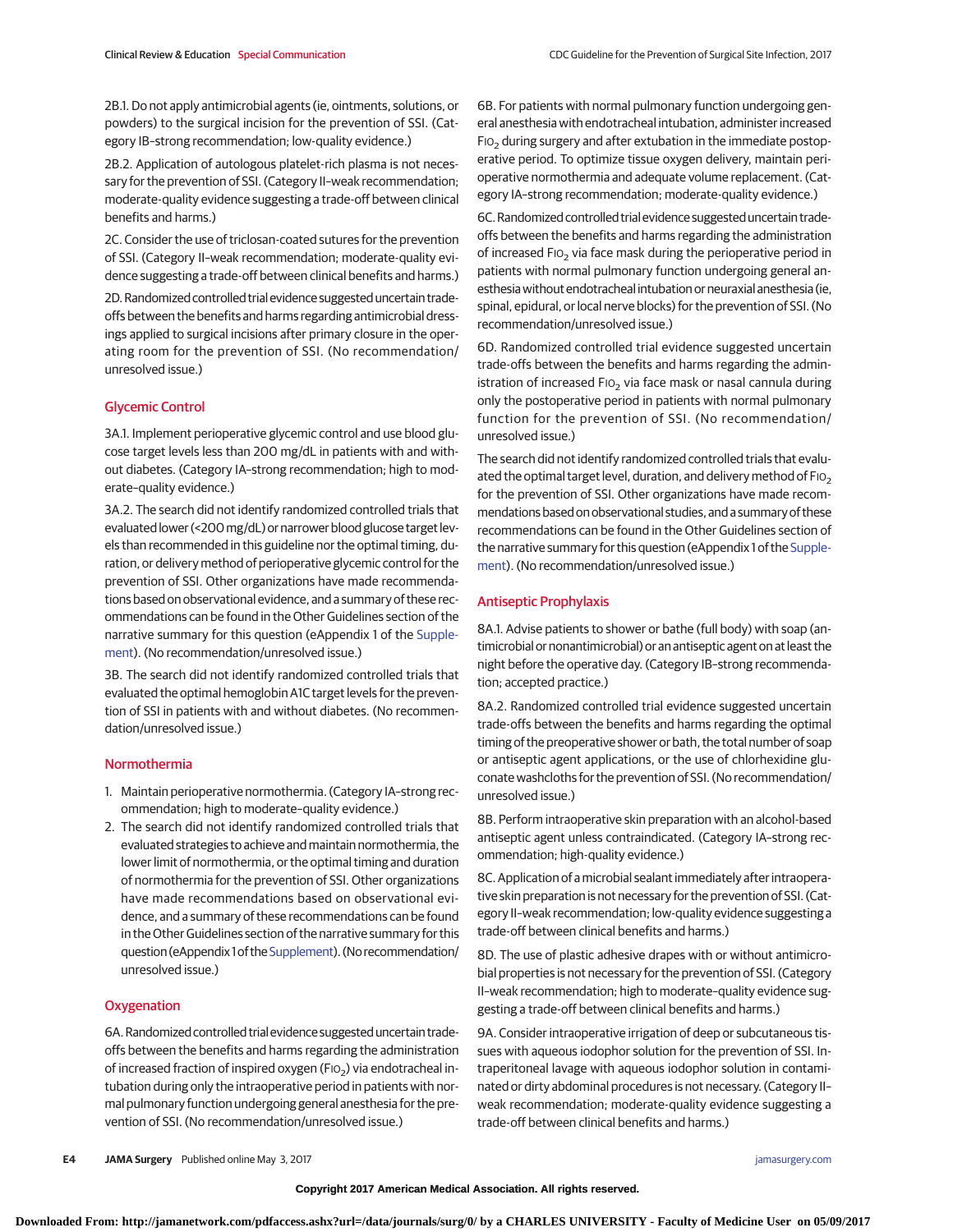9B. The search did not identify randomized controlled trials that evaluated soaking prosthetic devices in antiseptic solutions before implantation for the prevention of SSI. (No recommendation/ unresolved issue.)

Randomized controlled trial evidence was insufficient to evaluate the trade-offs between the benefits and harms of repeat application of antiseptic agents to the patient's skin immediately before closing the surgical incision for the prevention of SSI. (No recommendation/unresolved issue.)

# Prosthetic Joint Arthroplasty Section

Prevention efforts should target all surgical procedures but especially those in which the human and financial burden is greatest. In 2011, primary total knee arthroplasty accounted for more than half of the 1.2 million prosthetic joint arthroplasty procedures (primary and revision) performed in the United States, followed by total hip arthroplasty and hip hemiarthroplasty.<sup>24</sup> Primary shoulder, elbow, and ankle arthroplasties are much less common. By 2030, prosthetic joint arthroplasties are projected to increase to 3.8million procedures per year.<sup>25-27</sup>

Infection is the most common indication for revision in total knee arthroplasty<sup>28</sup> and the third most common indication in total hip arthroplasty.<sup>28</sup> By 2030, the infection risk for hip and knee arthroplasty is expected to increase from 2.18%<sup>22</sup> to 6.5% and 6.8%, respectively.<sup>25</sup> In addition, owing to increasing risk and the number of individuals undergoing prosthetic joint arthroplasty procedures, the total number of hip and knee prosthetic joint infections is projected to increase to 221 500 cases per year by 2030, at a cost of more than \$1.62 billion.<sup>22,25</sup> The Prosthetic Joint Arthroplasty section contains recommendations that are applicable to these procedures (eAppendix 1 of the [Supplement\)](http://jama.jamanetwork.com/article.aspx?doi=10.1001/jamasurg.2017.0904&utm_campaign=articlePDF%26utm_medium=articlePDFlink%26utm_source=articlePDF%26utm_content=jamasurg.2017.0904).

## Blood Transfusion

11A. Available evidence suggested uncertain trade-offs between the benefits and harms of blood transfusions on the risk of SSI in prosthetic joint arthroplasty. Other organizations have made recommendations on this topic, and a reference to these recommendations can be found in the Other Guidelines section of the narrative summary for this question (eAppendix 1 of the [Supplement\)](http://jama.jamanetwork.com/article.aspx?doi=10.1001/jamasurg.2017.0904&utm_campaign=articlePDF%26utm_medium=articlePDFlink%26utm_source=articlePDF%26utm_content=jamasurg.2017.0904). (No recommendation/unresolved issue.)

11B. Do not withhold transfusion of necessary blood products from surgical patients as a means to prevent SSI. (Category IB–strong recommendation; accepted practice.)

#### Systemic Immunosuppressive Therapy

12 and 13. Available evidence suggested uncertain trade-offs between the benefits and harms of systemic corticosteroid or other immunosuppressive therapies on the risk of SSI in prosthetic joint arthroplasty. Other organizations have made recommendations based on the existing evidence, and a summary of these recommendations can be found in the Other Guidelines section of the narra-tive summary for this question (eAppendix 1 of the [Supplement\)](http://jama.jamanetwork.com/article.aspx?doi=10.1001/jamasurg.2017.0904&utm_campaign=articlePDF%26utm_medium=articlePDFlink%26utm_source=articlePDF%26utm_content=jamasurg.2017.0904). (No recommendation/unresolved issue.)

For prosthetic joint arthroplasty patients receiving systemic corticosteroid or other immunosuppressive therapy, recommendation

1E applies: in clean and clean-contaminated procedures, do not administer additional antimicrobial prophylaxis doses after the surgical incision is closed in the operating room, even in the presence of a drain. (Category IA–strong recommendation; high-quality evidence.)

#### Intra-articular Corticosteroid Injection

15 and 16. Available evidence suggested uncertain trade-offs between the benefits and harms of the use and timing of preoperative intra-articular corticosteroid injection on the incidence of SSI in prosthetic joint arthroplasty. Other organizations have made recommendations based on observational studies, and a summary of these recommendations can be found in the Other Guidelines section of the narrative summary for this question (eAppendix 1 of the [Supplement\)](http://jama.jamanetwork.com/article.aspx?doi=10.1001/jamasurg.2017.0904&utm_campaign=articlePDF%26utm_medium=articlePDFlink%26utm_source=articlePDF%26utm_content=jamasurg.2017.0904). (No recommendation/ unresolved issue.)

#### Anticoagulation

1. Available evidence suggested uncertain trade-offs between the benefits and harms of venous thromboembolism prophylaxis on the incidence of SSI in prosthetic joint arthroplasty. Other organizations have made recommendations based on the existing evidence, and these references can be found in the Other Guidelines section of the narrative summary for this question (eAppendix 1 of the [Supplement\)](http://jama.jamanetwork.com/article.aspx?doi=10.1001/jamasurg.2017.0904&utm_campaign=articlePDF%26utm_medium=articlePDFlink%26utm_source=articlePDF%26utm_content=jamasurg.2017.0904). (No recommendation/unresolved issue.)

# Orthopedic Surgical Space Suit

1. Available evidence suggested uncertain trade-offs between the benefits and harms of orthopedic space suits or the health care personnel who should wear them for the prevention of SSI in prosthetic joint arthroplasty. (No recommendation/unresolved issue.)

# Postoperative Antimicrobial Prophylaxis Duration With Drain Use

1. In prosthetic joint arthroplasty, recommendation 1E applies: in clean and clean-contaminated procedures, do not administer additional antimicrobial prophylaxis doses after the surgical incision is closed in the operating room, even in the presence of a drain. (Category IA–strong recommendation; high-quality evidence.)

# Biofilm

20A. Available evidence suggested uncertain trade-offs between the benefits and harms regarding cement modifications and the prevention of biofilm formation or SSI in prosthetic joint arthroplasty. (No recommendation/unresolved issue.)

20B. The search did not identify studies evaluating prosthesis modifications for the prevention of biofilm formation or SSI in prosthetic joint arthroplasty. (No recommendation/unresolved issue.)

20C. The search did not identify studies evaluating vaccines for the prevention of biofilm formation or SSI in prosthetic joint arthroplasty. (No recommendation/unresolved issue.)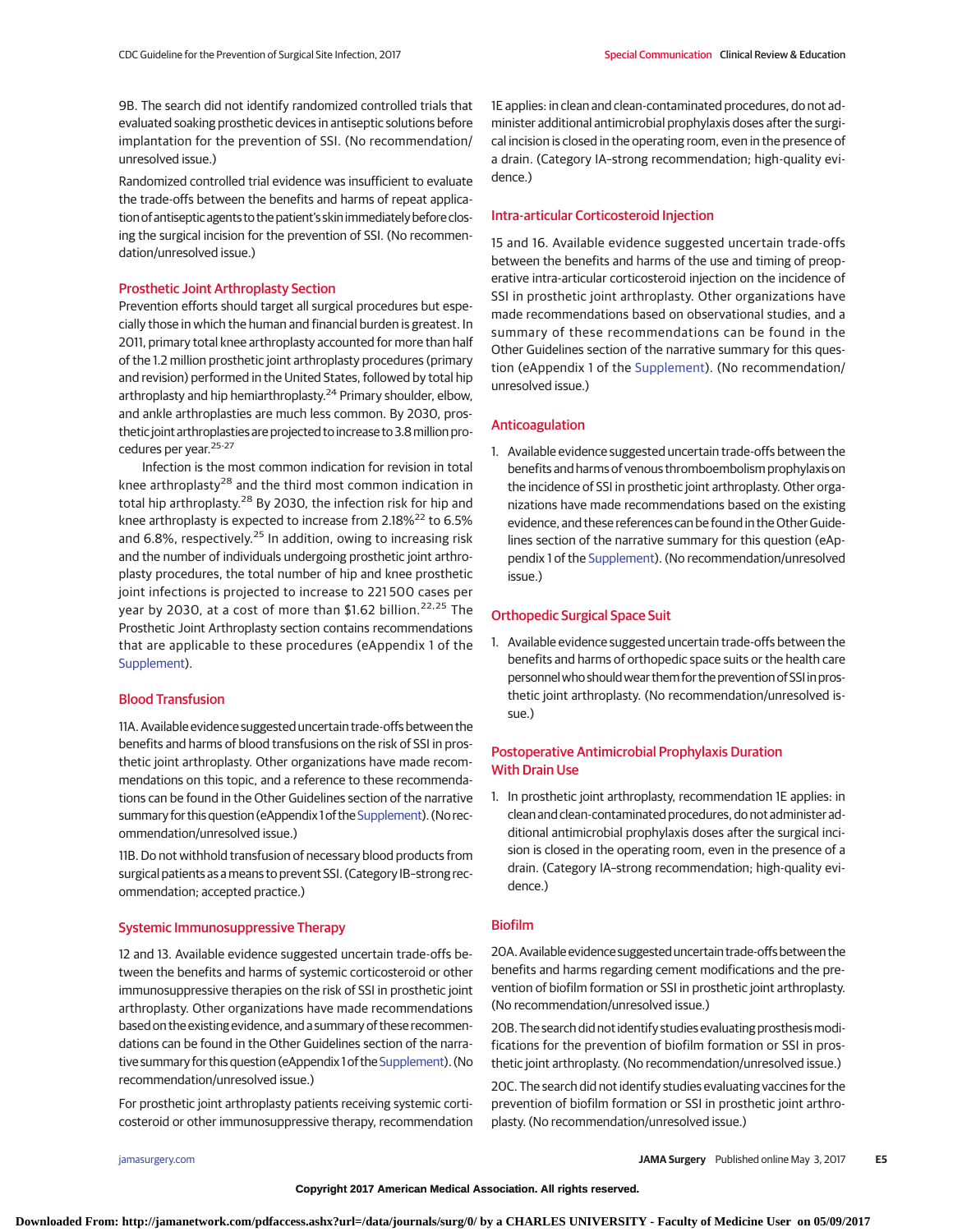20D. The search did not identify studies evaluating biofilm control agents, such as biofilm dispersants, quorum sensing inhibitors, or novel antimicrobial agents, for the prevention of biofilm formation or SSI in prosthetic joint arthroplasty. (No recommendation/ unresolved issue.)

# **Conclusions**

Surgical site infections are persistent and preventable health care– associated infections. There is increasing demand for evidencebased interventions for the prevention of SSI. The last version of the CDC Guideline for Prevention of Surgical Site Infection<sup>18</sup> was published in 1999. While the guideline was evidence informed, most recommendations were based on expert opinion, in the era before evidence-based guideline methods. CDC updated that version of the guideline using GRADE as the evidence-based method that provides the foundation of the recommendations in this guideline. These new and updated recommendations are not only useful for health care professionals but also can be used as a resource for professional societies or organizations to develop more detailed implementation guidance or to identify future research priorities. The paucity of robust evidence across the entire guideline created challenges in formulating recommendations for the prevention of SSI. Nonetheless, the thoroughness and transparency achieved using a systematic review and the GRADE approach to address clinical questions of interest to stakeholders are critical to the validity of the clinical recommendations.

The number of unresolved issues in this guideline reveals substantial gaps that warrant future research. A select list of these unresolved issues may be prioritized to formulate a research agenda to advance the field. Adequately powered, well-designed studies that assess the effect of specific interventions on the incidence of SSI are needed to address these evidence gaps. Subsequent revisions to this guideline will be guided by new research and technological advancements for preventing SSIs.

#### ARTICLE INFORMATION

**Accepted for Publication:** March 1, 2017. **Published Online:** May 3, 2017.

doi[:10.1001/jamasurg.2017.0904](http://jama.jamanetwork.com/article.aspx?doi=10.1001/jamasurg.2017.0904&utm_campaign=articlePDF%26utm_medium=articlePDFlink%26utm_source=articlePDF%26utm_content=jamasurg.2017.0904)

**Author Affiliations:** Division of Healthcare Quality Promotion, Centers for Disease Control and Prevention, Atlanta, Georgia (Berríos-Torres, Stone, Donlan); Center for Evidence-Based Practice, University of Pennsylvania Health System, Philadelphia (Umscheid, Leas, Kelz, Morgan); College of Public Health, The University of Oklahoma Health Sciences Center, Oklahoma City (Bratzler); Carolinas Healthcare System, Charlotte, North Carolina (Reinke); Department of Surgery, University of Cincinnati College of Medicine, Cincinnati, Ohio (Solomkin); Section of Acute and Critical Care Surgery, Washington University School of Medicine in St Louis, Saint Louis, Missouri (Mazuski); American College of Surgeons Representative, University of Washington Medical Center, Seattle (Dellinger); Surgical Infection Society Representative, Veterans Affairs Boston Healthcare System, Boston University and Harvard Medical School, Boston, Massachusetts (Itani); Musculoskeletal Infection Society Representative, Mayo Clinic College of Medicine, Rochester, Minnesota (Berbari); American Academy of Orthopaedic Surgeons Representative, Rush University Medical Center, Chicago, Illinois (Segreti); American Academy of Orthopaedic Surgeons Representative, Rothman Institute, Philadelphia, Pennsylvania (Parvizi); Quality Department, Littleton Adventist Hospital, Denver, Colorado (Blanchard); Association of Perioperative Registered Nurses Representative, New York Methodist Hospital, Brooklyn (Allen); Laboratory for Microbiology and Infection Control, Amphia Hospital, Breda, the Netherlands (Kluytmans); Julius Center for Health Sciences and Primary Care, University Medical Center, Utrecht, the Netherlands (Kluytmans); Department of Surgery, San Francisco General Hospital, University of California, San Francisco (Schecter).

**Author Contributions:** Dr Umscheid and Ms Stone had full access to all of the data in the study and take responsibility for the integrity of the data and the accuracy of the data analysis.

Study concept and design: Berríos-Torres, Umscheid, Bratzler, Leas, Stone, Kelz, Morgan, Mazuski, Dellinger, Itani, Berbari, Parvizi, Blanchard, Kluytmans.

Acquisition, analysis, or interpretation of data: Berríos-Torres, Umscheid, Bratzler, Leas, Stone, Kelz, Reinke, Morgan, Solomkin, Mazuski, Dellinger, Segreti, Allen, Kluytmans, Donlan, Schecter. Drafting of the manuscript: Berríos-Torres, Umscheid, Leas, Stone, Kelz, Reinke, Morgan, Itani, Berbari, Segreti, Blanchard. Critical revision of the manuscript for important intellectual content: Berríos-Torres, Umscheid, Bratzler, Leas, Stone, Kelz, Reinke, Solomkin,

Mazuski, Dellinger, Itani, Berbari, Segreti, Parvizi, Allen, Kluytmans, Donlan, Schecter. Statistical analysis: Berríos-Torres, Umscheid, Leas. Administrative, technical, or material support: Berríos-Torres, Bratzler, Leas, Stone, Morgan, Itani, Parvizi.

Study supervision: Berríos-Torres, Umscheid, Bratzler, Stone, Itani, Berbari, Parvizi.

**Conflict of Interest Disclosures:** Drs Umscheid, Kelz, and Morgan and Mr Leas reported receiving funding from the Centers for Disease Control and Prevention to support the guideline development process. Dr Bratzler reported being a consultant for the Oklahoma Foundation for Medical Quality and for Telligen (a nonprofit Medicaid external quality review organization) and reported that his institution received payment for his lectures, including service on speakers' bureaus from Premier and Janssen Pharmaceuticals. Dr Reinke reported receiving lecture fees from Covidien and reported being a paid consultant for Teleflex. Dr Solomkin reported receiving grants for clinical research from, receiving consulting fees regarding clinical trial data, serving on an advisory board for, or lecturing for honoraria from the following: Merck, Actavis, AstraZeneca, PPD, Tetraphase, Johnson & Johnson, and 3M. Dr Mazuski reported being a paid consultant for Bayer, Cubist Pharmaceuticals, Forest Laboratories, MedImmune, Merck/Merck Sharp and Dohme, and Pfizer; reported receiving lecture fees from Forest Laboratories, Merck/Merck Sharp and Dohme, and Pfizer; and reported that his institution received funding for his consultancy to AstraZeneca and

grants from AstraZeneca, Bayer, Merck/MSD, and Tetraphase. Dr Dellinger reported receiving grants for clinical research from, serving on an advisory board for, or lecturing for honoraria from the following: Merck, Baxter, Ortho-McNeil, Targanta, Schering-Plough, WebEx, Astellas, Care Fusion, Durata, Pfizer, Applied Medical, Rib-X, Affinium, and 3M. Dr Itani reported that his institution received grants from Merck, Cubist, Dr Reddy's, Sanofi Pasteur, and Trius for research trials; reported clinical advisory board membership at Forrest Pharmaceuticals; and reported payment for development of educational presentations for Med Direct and Avid Education. Dr Berbari reported that his institution received a grant from Pfizer for a research trial for which he serves as the principal investigator. Dr Segreti reported receiving lecture fees from Pfizer, Merck, and Forest Laboratories and reported owning stocks in or having stock options from Pfizer. Dr Parvizi reported being a paid consultant for Zimmer, Smith and Nephew, ConvaTec, TissueGene, CeramTech, and Medtronic; reported receiving royalties from Elsevier, Wolters Kluwer, Slack Incorporated, Data Trace Publishing, and Jaypee Brothers Medical Publishers; and reported having stock options with Hip Innovation Technologies, CD Diagnostics, and PRN. Dr Allen reported receiving lecture fees from Ethicon and royalties from Wolters Kluwer as an author for Infection Control: A Practical Guide for Healthcare Facilities. Dr Kluytmans reported being a paid consultant for 3M, Johnson & Johnson, and Pfizer. No other disclosures were reported.

**Funding/Support:** The Centers for Disease Control and Prevention (CDC) supported the development of the guideline. The activities of Drs Umscheid, Kelz, and Morgan and Mr Leas were supported through a short-term detail under contract at CDC (10IPA1004117, 10IPA1004133, 11IPA1106551, 11IPA1106555, and 11IPA1106565).

**Role of the Funder/Sponsor:** Centers for Disease Control and Prevention conducted the full guideline development process, directing the design and conduct of the systematic reviews; collection, management, analysis, and interpretation of the data; and preparation, review, and approval for submission of the manuscript for publication. Centers for Disease Control and Prevention staff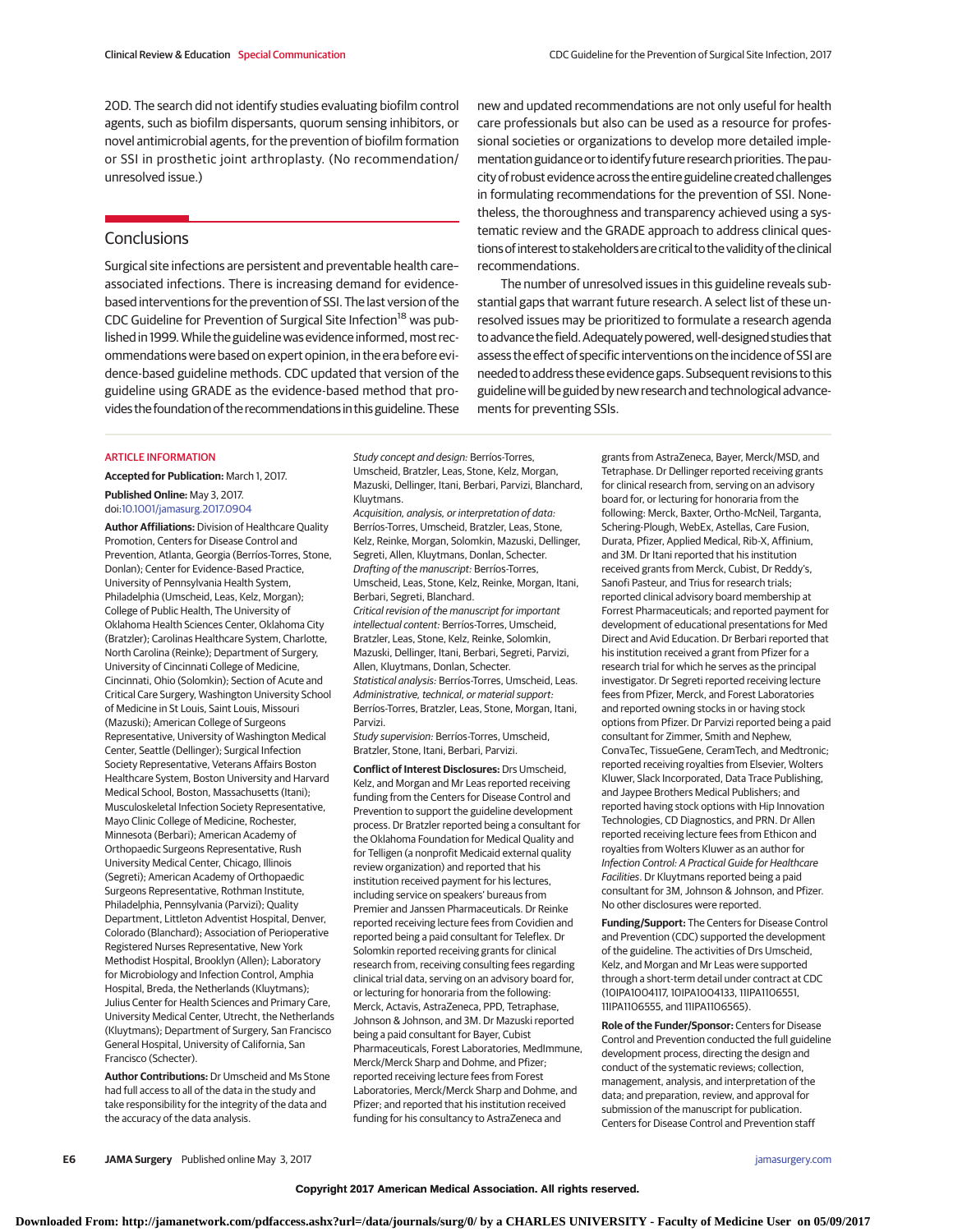members were responsible for the overall design and conduct of the guideline and preparation, review, and approval of the manuscript.

**Group Information:** The Healthcare Infection Control Practices Advisory Committee (HICPAC) members are as follows: Hilary M. Babcock, MD, MPH, Washington University School of Medicine in St Louis; Dale W. Bratzler, DO, MPH, The University of Oklahoma Health Sciences Center; Patrick J. Brennan, MD, University of Pennsylvania Health System; Vickie M. Brown, RN, MPH, WakeMed Health & Hospitals; Lillian A. Burns, MT, MPH, Greenwich Hospital; Ruth M. Carrico, PhD, RN, CIC, University of Louisville School of Medicine; Sheri Chernetsky Tejedor, MD, Emory University School of Medicine; Daniel J. Diekema, MD, University of Iowa Carver College of Medicine; Alexis Elward, MD, Washington University School of Medicine in St Louis; Neil O. Fishman, MD, University of Pennsylvania Health System; Ralph Gonzales, MD, MSPH, University of California, San Francisco; Mary K. Hayden, MD, Rush University Medical Center; Susan Huang, MD, MPH, University of California Irvine School of Medicine; W. Charles Huskins, MD, MSc, Mayo Clinic College of Medicine; Lynn Janssen, MS, CIC, CPHQ, California Department of Public Health; Tammy Lundstrom, MD, JD, Providence Hospital; Lisa Maragakis, MD, MPH, The Johns Hopkins Hospital; Yvette S. McCarter, PhD, University of Florida Health Science Center; Denise M. Murphy, MPH, RN, CIC, Main Line Health System; Russell N. Olmsted, MPH, St Joseph Mercy Health System; Stephen Ostroff, MD, US Food and Drug Administration; Jan Patterson, MD, University of Texas Health Science Center, San Antonio; David A. Pegues, MD, David Geffen School of Medicine at UCLA; Peter J. Pronovost, MD, PhD, The Johns Hopkins University; Gina Pugliese, RN, MS, Premier Healthcare Alliance; Selwyn O. Rogers Jr, MD, MPH, The University of Texas Medical Branch; William P. Schecter, MD, University of California, San Francisco; Barbara M. Soule, RN, MPA, CIC, The Joint Commission; Tom Talbot, MD, MPH, Vanderbilt University Medical Center; Michael L. Tapper, MD, Lenox Hill Hospital; and Deborah S. Yokoe, MD, MPH, Brigham & Women's Hospital.

**Ex Officio Members:** William B. Baine, MD, Agency for Healthcare Research and Quality; Elizabeth Claverie-Williams, MS, US Food and Drug Administration; David Henderson, MD, National Institutes of Health; Jeannie Miller, RN, MPH, Centers for Medicare & Medicaid Services; Paul D. Moore, PhD, Health Resources and Services Administration; Sheila Murphey, MD, US Food and Drug Administration; and Daniel Schwartz, MD, MBA, Centers for Medicare & Medicaid Services.

**Liaisons:** Joan Blanchard, RN, BSN, Association of Perioperative Registered Nurses; William A. Brock, MD, Society of Critical Care Medicine; Barbara DeBaun, MSN, RN, CIC, Association of Professionals of Infection Control and Epidemiology, Inc; Kathleen Dunn, BScN, MN, RN, Public Health Agency of Canada; Sandra Fitzler, RN, American Health Care Association; Nancy Foster, American Hospital Association; Janet Franck, RN, MBA, CIC, DNV Healthcare, Inc; Diana Gaviria, MD, MPH, National Association of County and City Health Officials; Jennifer Gutowski, MPH, BSN, RN, CIC, National Association of County and City Health Officials; Holly Harmon, RN, MBA, American Health Care Association; Patrick Horine, MHA, DNV Healthcare, Inc; Michael D. Howell, MD, MPH,

Society of Critical Care Medicine; W. Charles Huskins, MD, MSC, Infectious Diseases Society of America; Marion Kainer, MD, MPH, Council of State and Territorial Epidemiologists; Emily Lutterloh, MD, MPH, Association of State and Territorial Health Officials; Lisa Maragakis, MD, Society for Healthcare Epidemiology of America; Michael McElroy, MPH, CIC, America's Essential Hospitals; Lisa McGiffert, Consumers Union; Silvia Muñoz-Price, MD, America's Essential Hospitals; Shirley Paton, RN, MN, Public Health Agency of Canada; Michael Anne Preas, RN, CIC, Association of Professionals of Infection Control and Epidemiology, Inc; Mark E. Rupp, MD, Society for Healthcare Epidemiology of America; Mark Russi, MD, MPH, American College of Occupational and Environmental Medicine; Sanjay Saint, MD, MPH, Society of Hospital Medicine; Robert G. Sawyer, MD, Surgical Infection Society; Roslyne Schulman, MHA, MBA, American Hospital Association; Rachel Stricof, MPH, Advisory Council for the Elimination of Tuberculosis; Donna Tiberi, RN, MHA, Healthcare Facilities Accreditation Program; Margaret VanAmringe, MHS, The Joint Commission; Stephen Weber, MD, Infectious Diseases Society of America; Elizabeth Wick, MD, American College of Surgeons; Robert Wise, MD, The Joint Commission; and Amber Wood, MSN, RN, CNOR, CIC, CPN, Association of Perioperative Registered Nurses.

**Disclaimer:** The opinions of the reviewers might not be reflected in all of the recommendations contained in this document.

**Additional Information:** Before July 2014, Dr Berríos-Torres was employed at Centers for Disease Control and Prevention. She has no affiliation since July 2014. Authors recused themselves from discussions if they had competing interests related to recommendations under discussion. For product-specific recommendation discussions (eg, triclosan-coated sutures), a new declaration of conflicts specific to that topic was requested from each author before his or her input was considered in the formulation of the recommendation.

**Additional Contributions:** The Centers for Disease Control and Prevention thanks the many individuals and organizations who provided valuable feedback on the guideline during the development process, especially the following experts for their input throughout the process: Rajender Agarwal, MD, MPH (Center for Evidence-Based Practice, University of Pennsylvania Health System, Philadelphia); J. William Costerton, PhD (Center for Genomic Sciences, Allegheny-Singer Research Institute, Pittsburgh, Pennsylvania); Jeffrey C. Hageman, MHS (Division of Healthcare Quality Promotion, Centers for Disease Control and Prevention, Atlanta, Georgia); Thomas Hunt, MD (Department of Surgery, University of California at San Francisco); Bernard Morrey, MD (Department of Orthopedic Surgery, Mayo Clinic, Rochester, Minnesota); Lena M. Napolitano, MD (Division of Acute Care Surgery, University of Michigan Health Systems, Ann Arbor); Douglas Osmon, MD (Department of Infectious Diseases, Mayo Clinic, Rochester, Minnesota); Robin Patel, MD(CM), FRCP(C), D(ABMM) (Infectious Diseases Research Laboratory, Mayo Clinic, Rochester, Minnesota); and Mark Shirtliff, PhD (Department of Microbial Pathogenesis, University of Maryland, Baltimore). None received compensation outside of their usual salary.

#### **REFERENCES**

**1**. National Healthcare Safety Network, Centers for Disease Control and Prevention. Surgical site infection (SSI) event. [http://www.cdc.gov/nhsn](http://www.cdc.gov/nhsn/pdfs/pscmanual/9pscssicurrent.pdf) [/pdfs/pscmanual/9pscssicurrent.pdf.](http://www.cdc.gov/nhsn/pdfs/pscmanual/9pscssicurrent.pdf) Published January 2017. Accessed January 25, 2017.

**2**. Fry DE. Fifty ways to cause surgical site infections. Surg Infect (Larchmt)[. 2011;12\(6\):497-500.](https://www.ncbi.nlm.nih.gov/pubmed/22142318)

**3**. Anderson DJ, Kirkland KB, Kaye KS, et al. Underresourced hospital infection control and prevention programs: penny wise, pound foolish? [Infect Control Hosp Epidemiol](https://www.ncbi.nlm.nih.gov/pubmed/17564977). 2007;28(7):767-773.

**4**. Centers for Disease Control and Prevention. The direct medical costs of healthcare-associated infections in U.S. hospitals and the benefits of prevention. [http://www.cdc.gov/hai/pdfs/hai/scott](http://www.cdc.gov/hai/pdfs/hai/scott_costpaper.pdf) [\\_costpaper.pdf.](http://www.cdc.gov/hai/pdfs/hai/scott_costpaper.pdf) Published 2009. Accessed January 25, 2017.

**5**. Stone PW, Braccia D, Larson E. Systematic review of economic analyses of health care–associated infections. [Am J Infect Control](https://www.ncbi.nlm.nih.gov/pubmed/16260325). [2005;33\(9\):501-509.](https://www.ncbi.nlm.nih.gov/pubmed/16260325)

**6**. Cullen KA, Hall MJ, Golosinskiy A. Ambulatory surgery in the United States, 2006. National Health Statistics Reports 11. [http://www.cdc.gov/nchs](http://www.cdc.gov/nchs/data/nhsr/nhsr011.pdf) [/data/nhsr/nhsr011.pdf.](http://www.cdc.gov/nchs/data/nhsr/nhsr011.pdf) Revised September 4, 2009. Accessed January 25, 2017.

**7**. DeFrances CJ, Podgornik MN. 2004 National Hospital Discharge Survey. Adv Data[. 2006;\(371\):](https://www.ncbi.nlm.nih.gov/pubmed/16703980) [1-19.](https://www.ncbi.nlm.nih.gov/pubmed/16703980)

**8**. US Department of Health and Human Services. National action plan to prevent health care–associated infections: road map to elimination. [https://health.gov/hcq/prevent](https://health.gov/hcq/prevent-hai-action-plan.asp) [-hai-action-plan.asp.](https://health.gov/hcq/prevent-hai-action-plan.asp) Published 2013. Accessed January 25, 2017.

**9**. Centers for Medicare and Medicaid Services (CMS), HHS. Medicare Program; hospital inpatient prospective payment systems for acute care hospitals and the long-term care hospital prospective payment system changes and FY2011 rates; provider agreements and supplier approvals; and hospital conditions of participation for rehabilitation and respiratory care services; Medicaid program: accreditation for providers of inpatient psychiatric services. Final rules and interim final rule with comment period. [Fed Regist](https://www.ncbi.nlm.nih.gov/pubmed/20712087). [2010;75\(157\):50041-50681.](https://www.ncbi.nlm.nih.gov/pubmed/20712087)

**10**. US Government Printing Office. The Deficit Reduction Act of 2005. [http://www.gpo.gov/fdsys](http://www.gpo.gov/fdsys/pkg/BILLS-109s1932enr/pdf/BILLS-109s1932enr.pdf) [/pkg/BILLS-109s1932enr/pdf/BILLS-109s1932enr](http://www.gpo.gov/fdsys/pkg/BILLS-109s1932enr/pdf/BILLS-109s1932enr.pdf) [.pdf.](http://www.gpo.gov/fdsys/pkg/BILLS-109s1932enr/pdf/BILLS-109s1932enr.pdf) Published 2006. Accessed January 25, 2017.

**11**. Umscheid CA, Mitchell MD, Doshi JA, Agarwal R, Williams K, Brennan PJ. Estimating the proportion of healthcare-associated infections that are reasonably preventable and the related mortality and costs. [Infect Control Hosp Epidemiol](https://www.ncbi.nlm.nih.gov/pubmed/21460463). 2011;32 [\(2\):101-114.](https://www.ncbi.nlm.nih.gov/pubmed/21460463)

**12**. Guyatt GH, Oxman AD, Kunz R, et al; GRADE Working Group. Going from evidence to recommendations. BMJ[. 2008;336\(7652\):1049-1051.](https://www.ncbi.nlm.nih.gov/pubmed/18467413)

**13**. Guyatt GH, Oxman AD, Kunz R, Vist GE, Falck-Ytter Y, Schünemann HJ; GRADE Working Group. What is "quality of evidence" and why is it important to clinicians? BMJ[. 2008;336\(7651\):995-](https://www.ncbi.nlm.nih.gov/pubmed/18456631) [998.](https://www.ncbi.nlm.nih.gov/pubmed/18456631)

**14**. Guyatt GH, Oxman AD, Vist GE, et al; GRADE Working Group. GRADE: an emerging consensus on